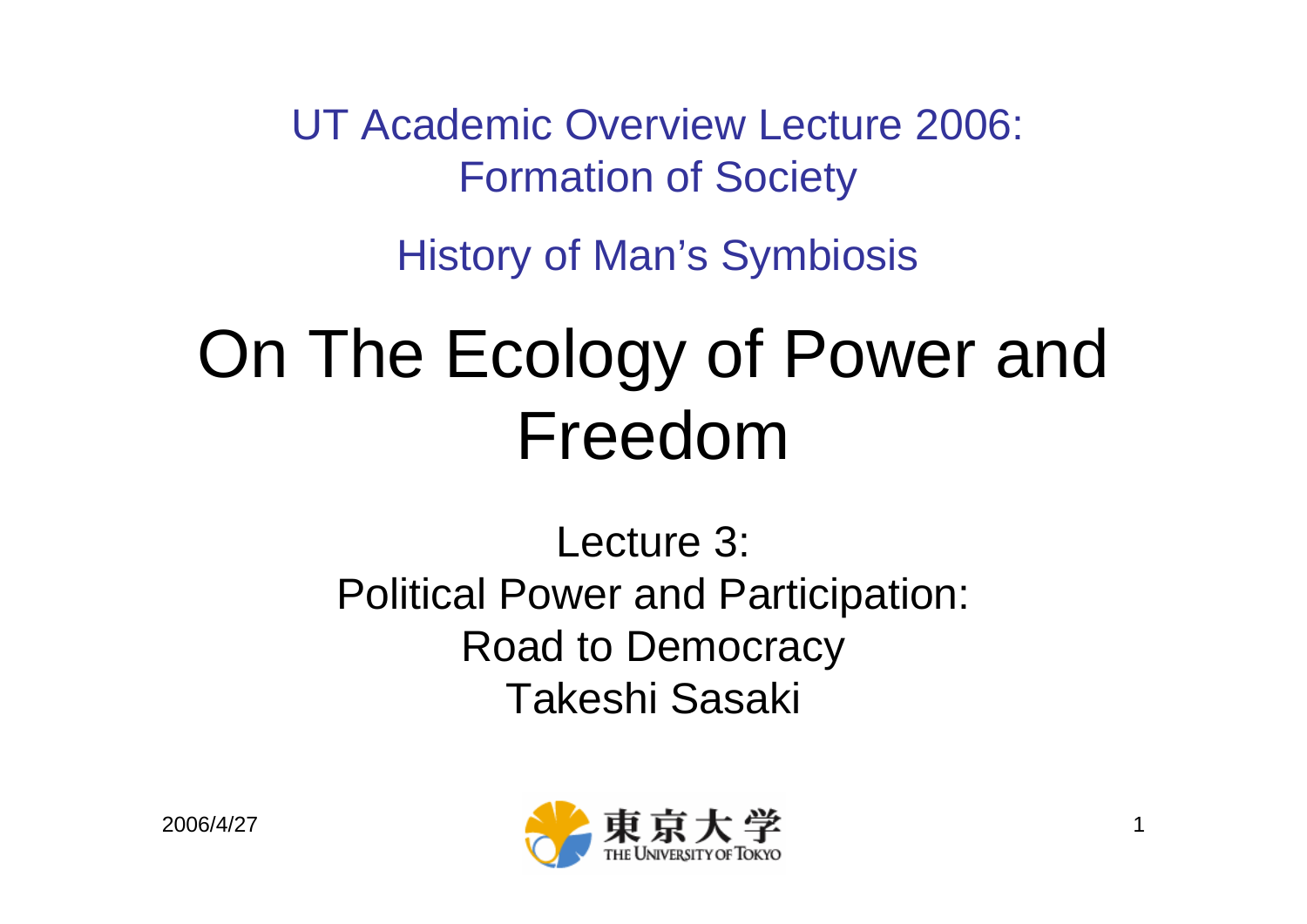### Political Power and Participation: Road To Democracy

- 1. Why would anyone want to participate in politics?
- 2. On the institutionalization of democracy.
- 3. On participation and choice.

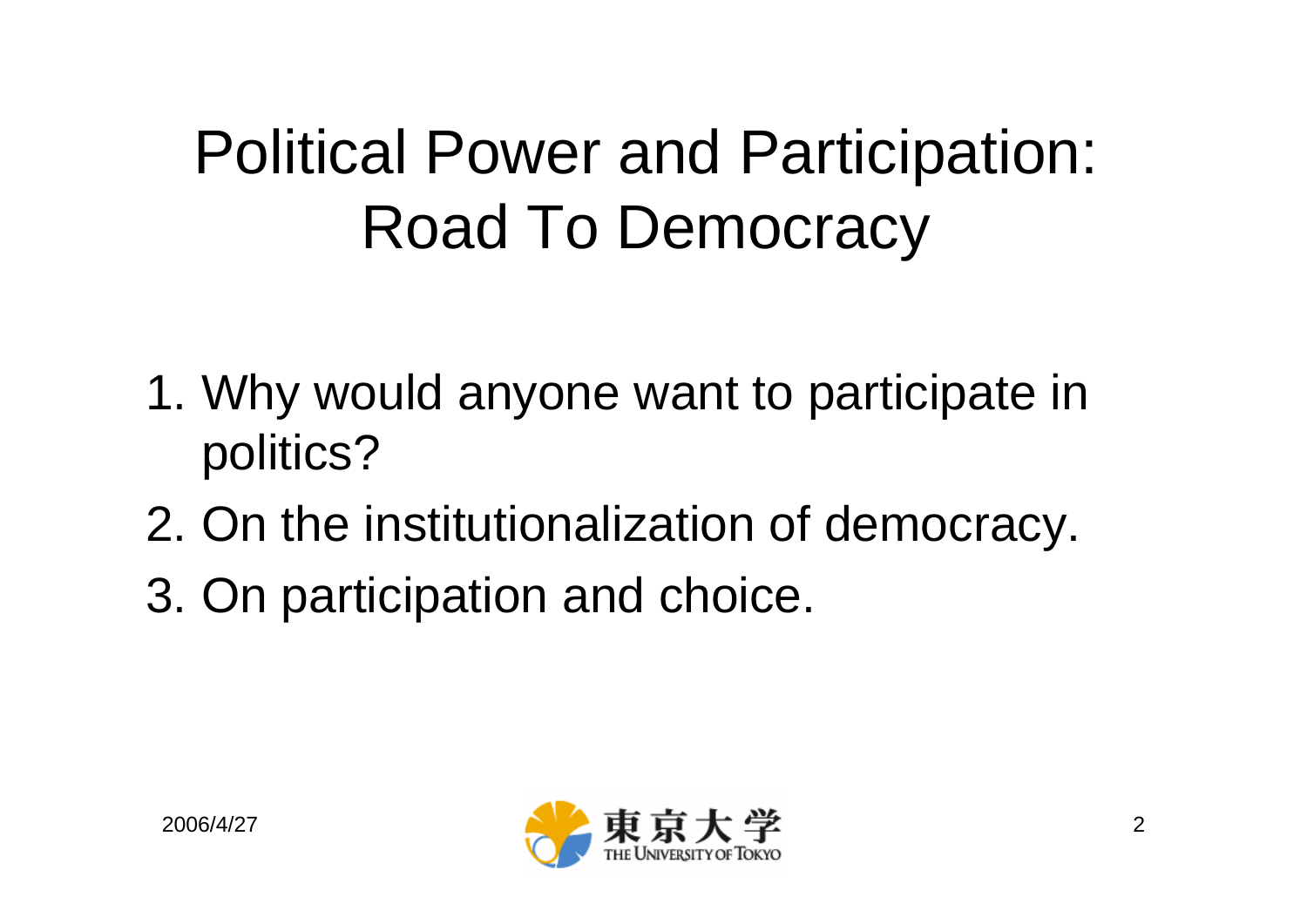# 1. Why Participate in Politics?

- 1. To turn good governance into reality.
	- **Links of the Company**  Shouldn't good governance be left in the hands of the wise and persons of outstanding ability?

 $\rightarrow$  to the aristocracy.

- 2. To protect one's own rights and interests.
	- and the state of the Wouldn't protecting one's own rights and interests be infringing on the rights and interests of others?
	- and the state of the Do we truly know what our own interests are?
- 3. To broaden one's horizon on major issues, to become a better person.
	- – Participation should come after having broadened views. Isn't this mistaking the means for the end?

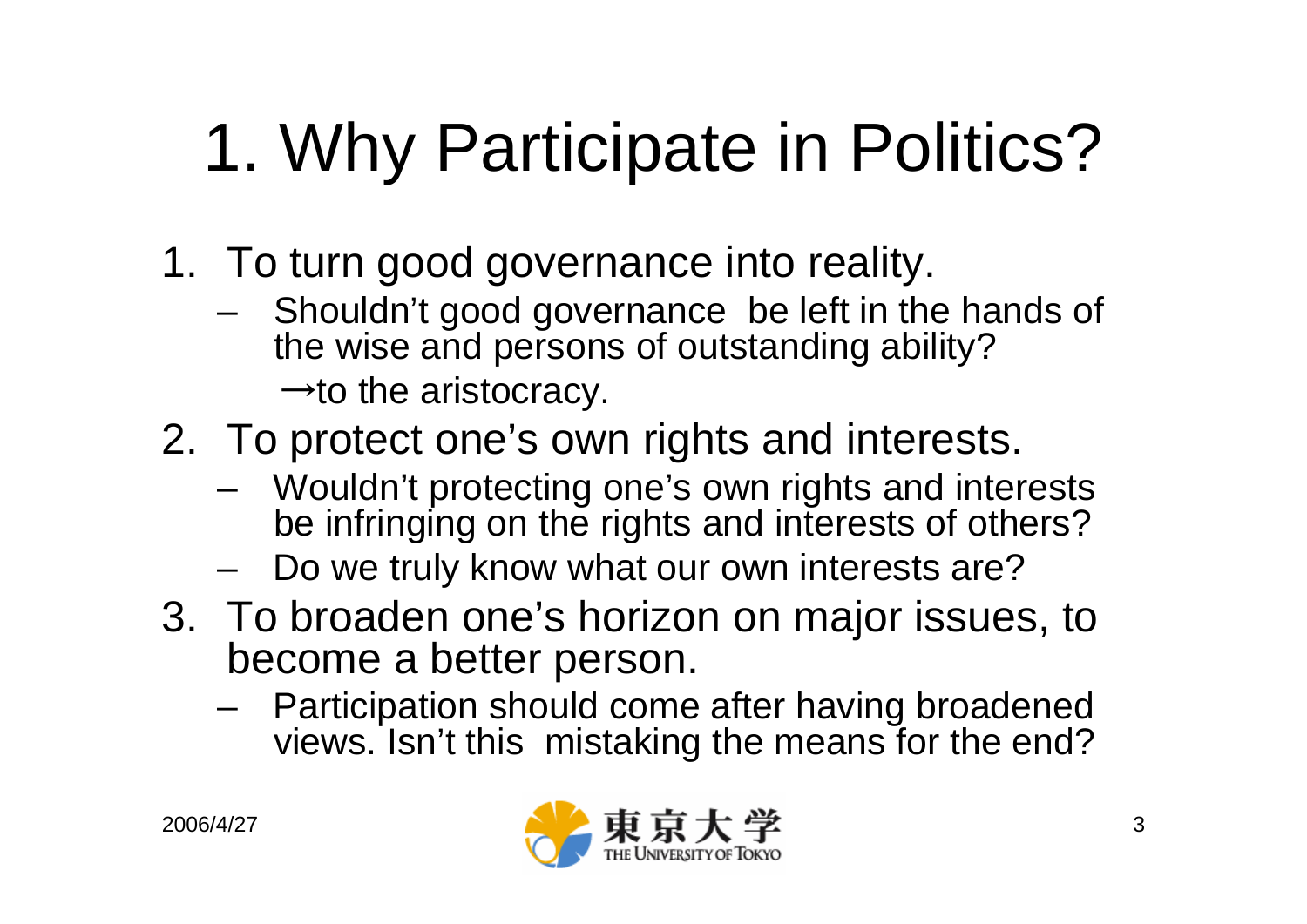#### 2.1 A City-State and Direct Democracy

Features:

- Obscure governing by the poor and limitation of power.
- Only applies to small-scale territories.
- Demagogue can easily gain power.

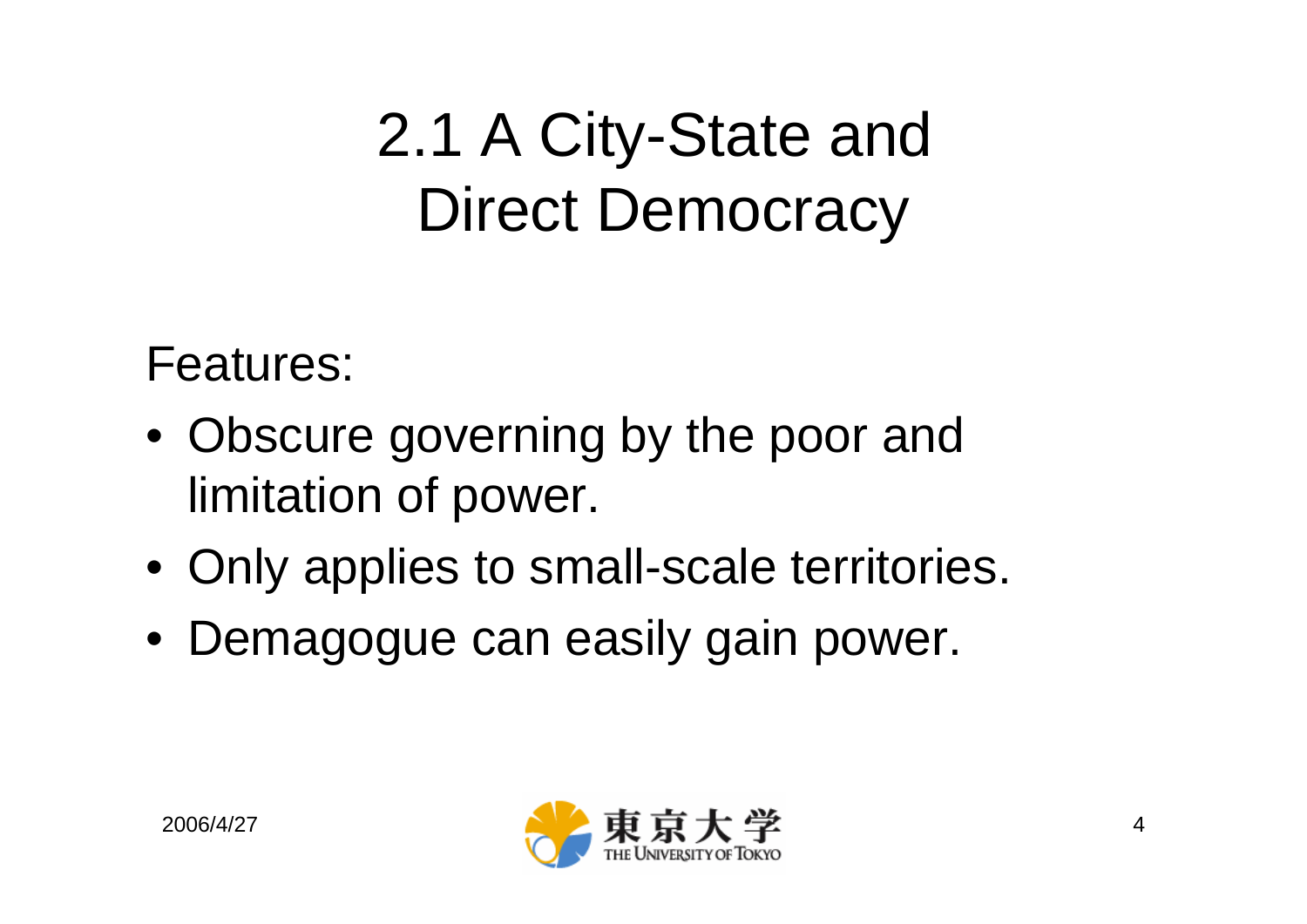## 2.2 Modern Nation and Representative Democracy

Features:

- Can be applied to broad territories.
- Introduction of a system of representation.
- Presents limitations to basic human rights and power.

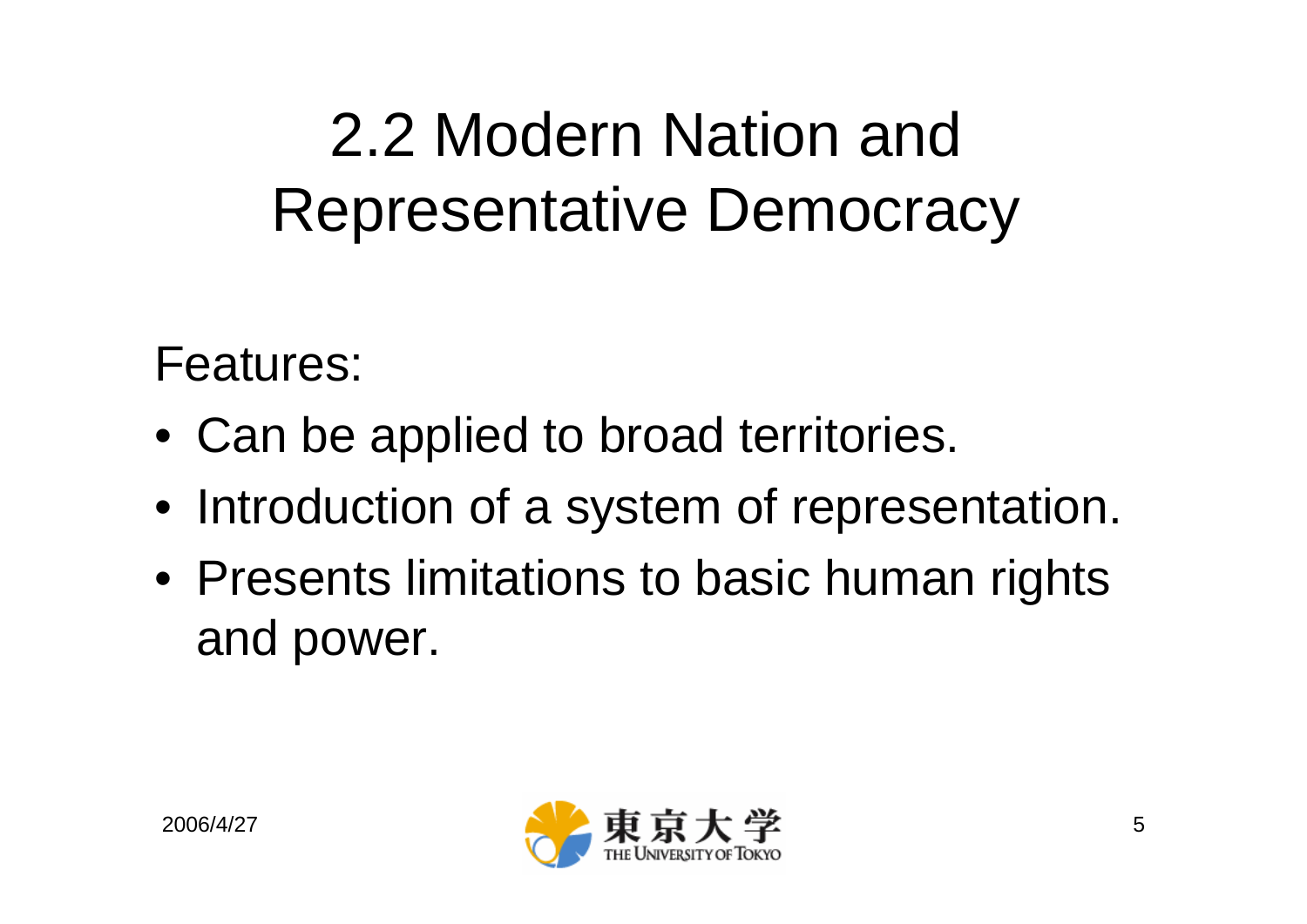# 2.3 "The Tyranny of the Majority"

- It is not only kings and aristocrats that can suppress power.
- Disband the majority.
- Checks and balances on power.

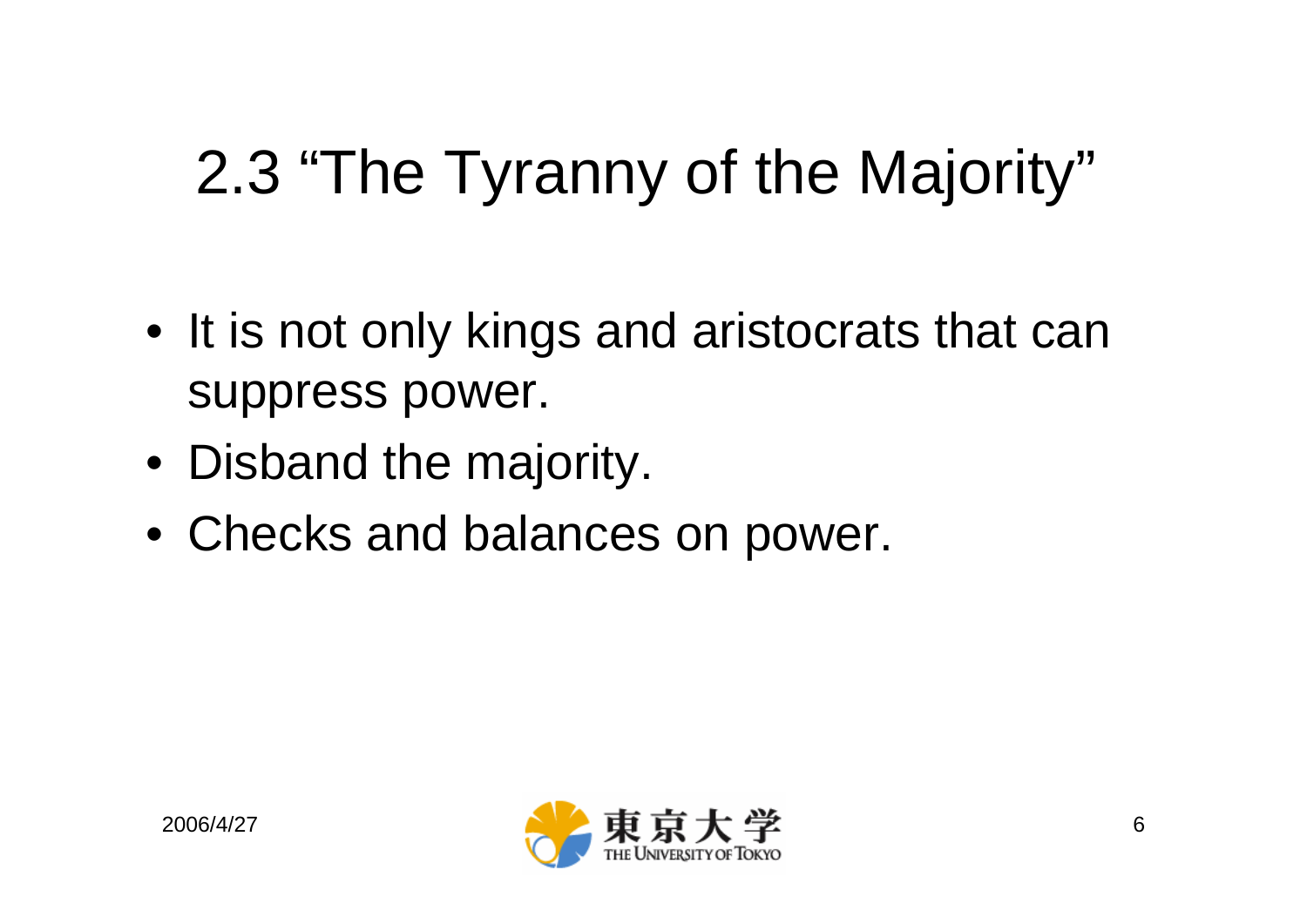## 2.4Creating <sup>a</sup> System of Representative Democracy

- Representative Democracy
	- –Citizens get to elect only the congressmen.
	- – The majority in congress will have power to run the government; Thus the cabinet will fall under their jurisdiction.
	- – There are merits and demerits to a flexible government management system. These include the break up of the cabinet, elections and periodic change of ruling party.
- Presidential System
	- –Citizens get to elect congressman and president.
	- – Each will exercise the political power stipulated in the constitution. Both will be positioned in a restrained balancing relationship.
	- There are merits and demerits to a fixed and stable term of office.
- On Wide Range of In-between Modes of Governance

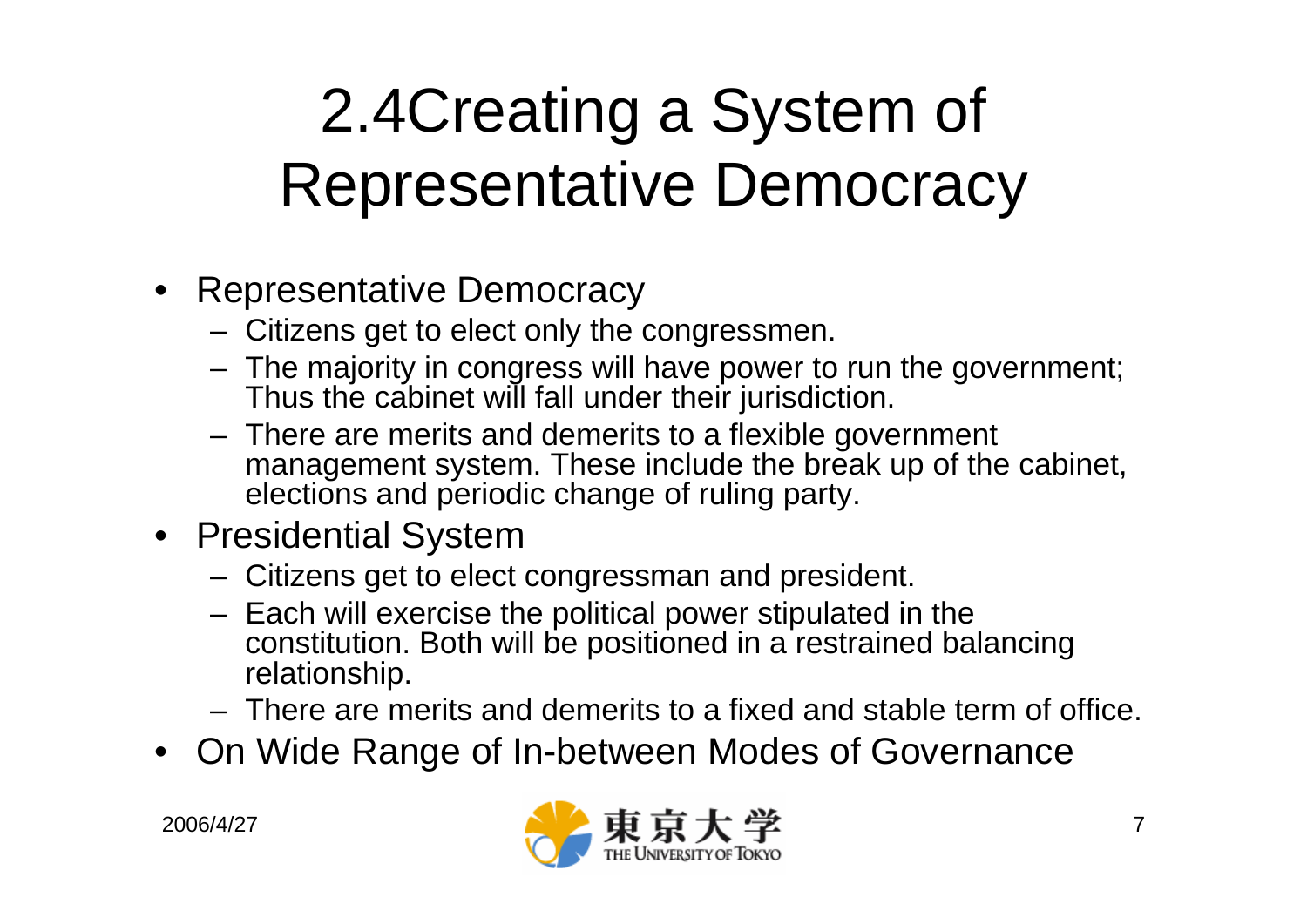## 3.1 If You Don't Have a Choice, Is There Any Meaning To Participation?

- Without choice, the sole meaning of participation would be to become an applauding bystander to those in power.
- Unless there is room for selection, the value of public opinion has hardly any meaning
- This participation would only be giving authority to those in power
- $2006/4/27$   $\blacksquare$   $\blacksquare$   $\blacksquare$   $\blacksquare$   $\blacksquare$   $\blacksquare$   $\blacksquare$   $\blacksquare$   $\blacksquare$   $\blacksquare$   $\blacksquare$   $\blacksquare$   $\blacksquare$   $\blacksquare$   $\blacksquare$   $\blacksquare$   $\blacksquare$   $\blacksquare$   $\blacksquare$   $\blacksquare$   $\blacksquare$   $\blacksquare$   $\blacksquare$   $\blacksquare$   $\blacksquare$   $\blacksquare$   $\blacksquare$   $\blacksquare$   $\blacksquare$   $\blacksquare$ •<sub>2006/</sub>rom democracy to polyarchy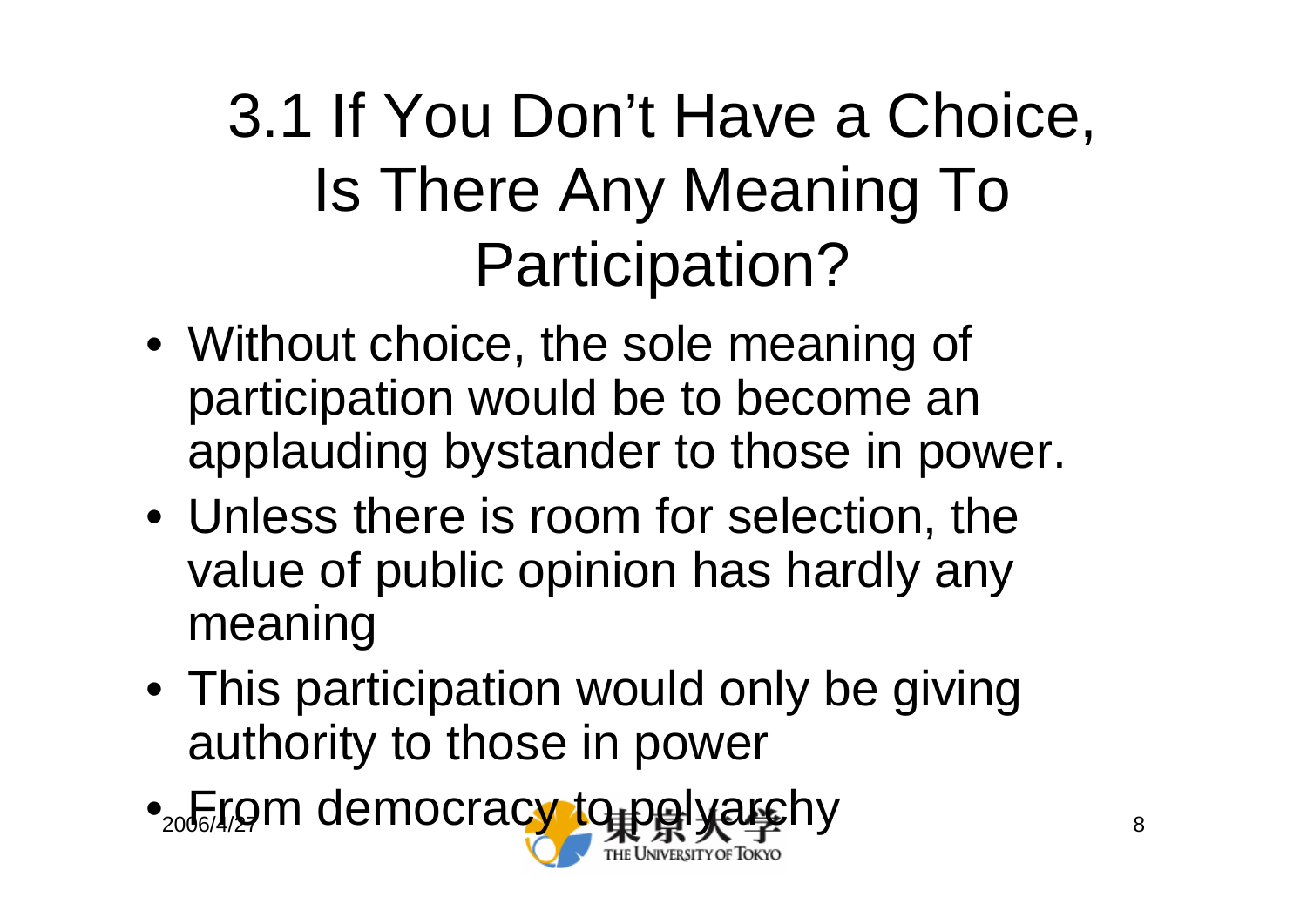

2006/4/27

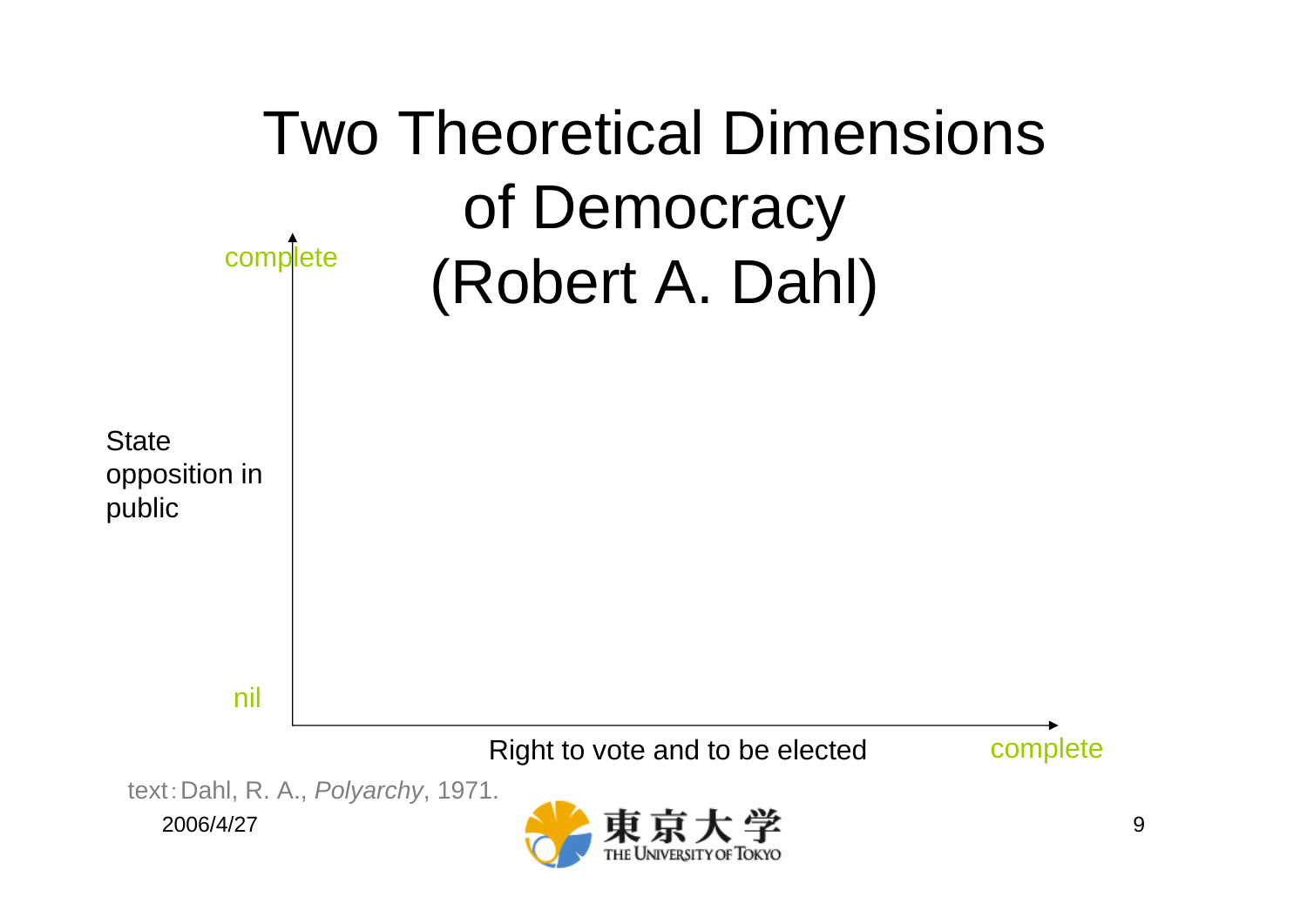#### Liberalization, Inclusion, Democratization



2006/4/27text:Dahl, R. A., *Polyarchy*, 1971.

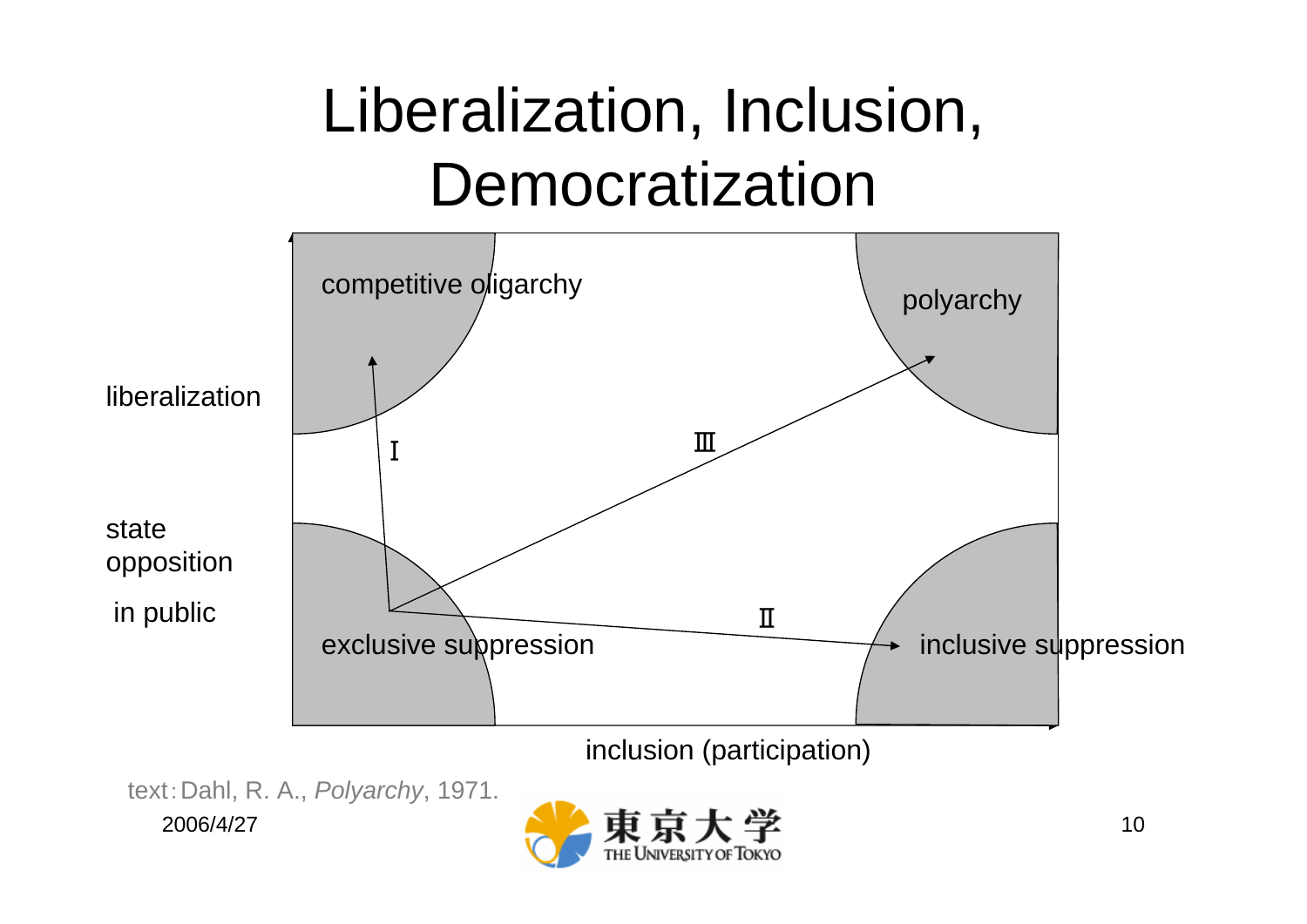# Single Party Dictatorship

- Partocracy: Any other party *de facto* prohibited.
- Single political party represents all.
- There is no option or choice given Yet citizens have the right to vote

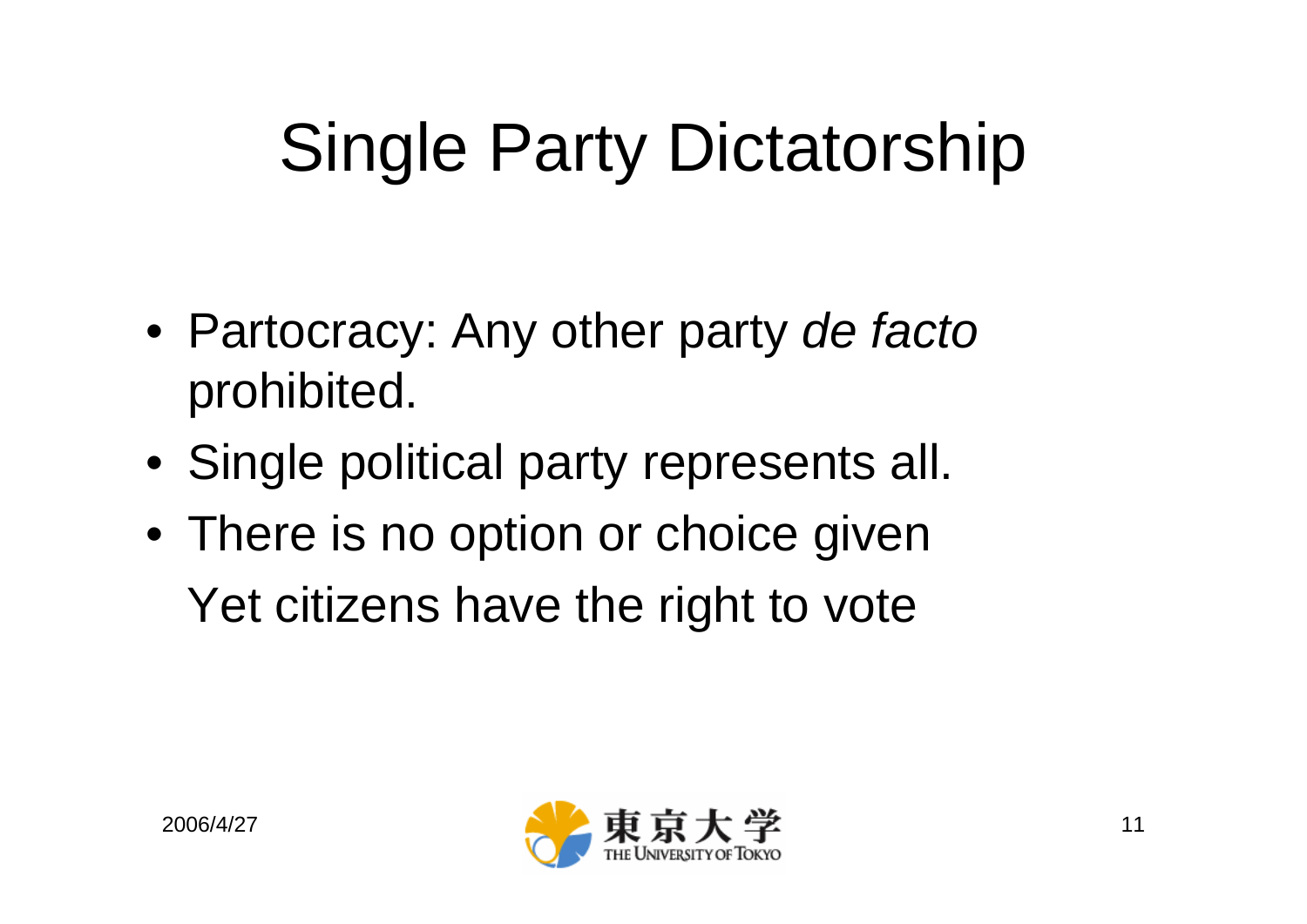# Multi-party System

- System that gives options, choice to its political parties.
- Classification based on the probability of participating in governance:
	- –Dominant-party system
	- and the state of the state Two-party system
	- and the state of the state Multiple-party system (moderate to polarized)

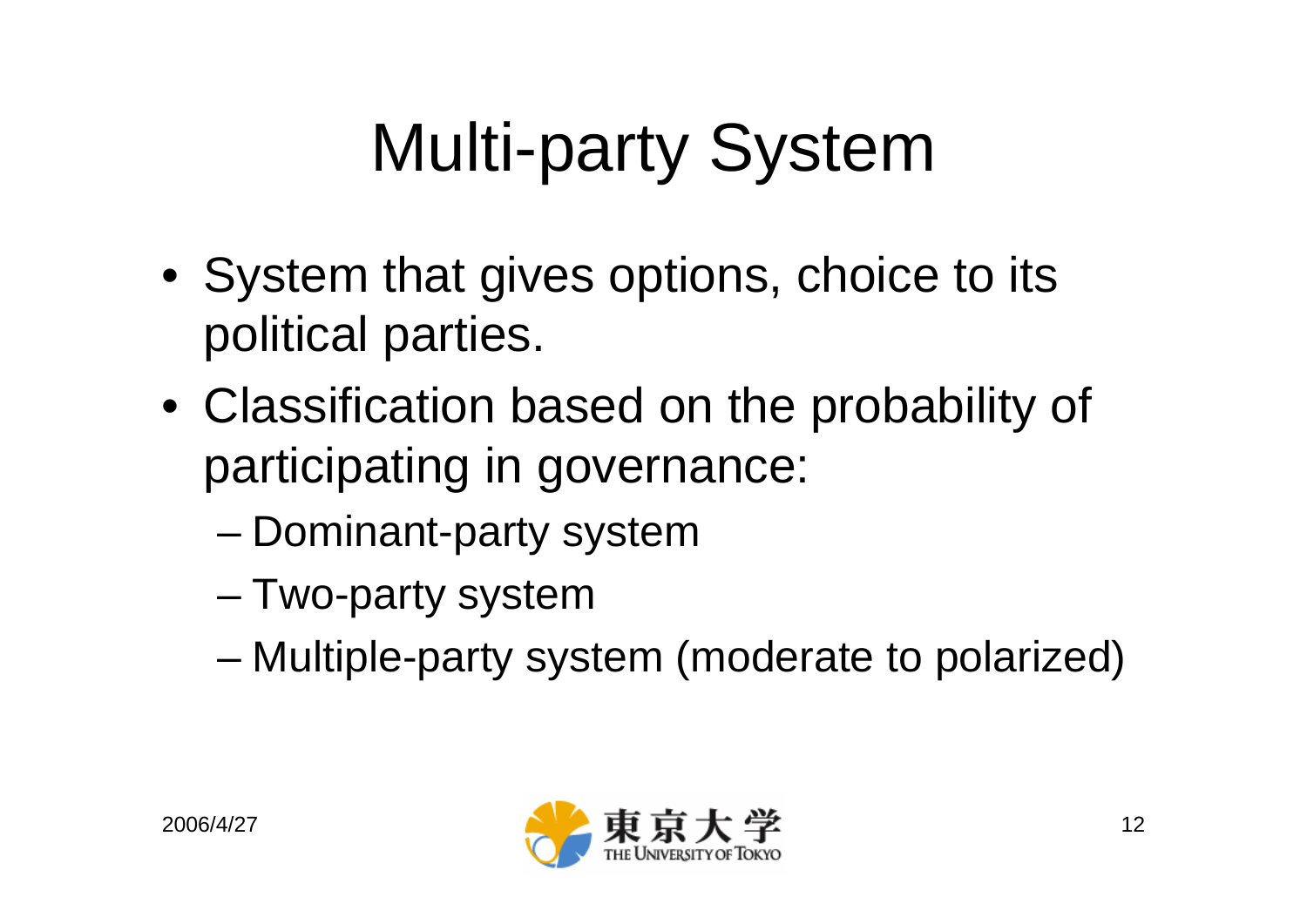#### Typology of Party Systems (Giovanni・Sartori)